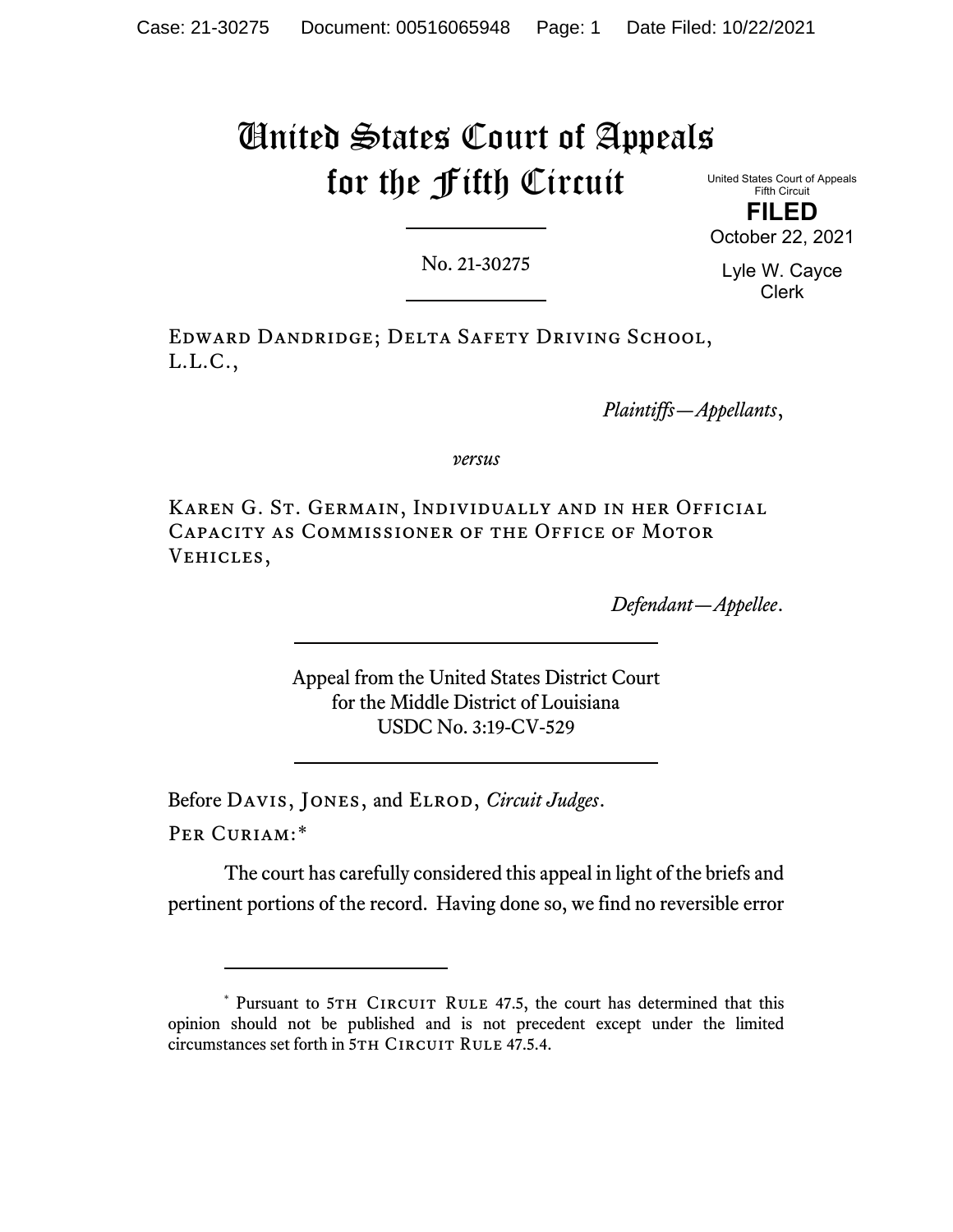## No. 21-30275

of fact or law. We AFFIRM the judgment.

Appellants contend that their procedural due process rights were violated when the Louisiana Office of Motor Vehicles (the "OMV") failed to renew their operating license without a hearing. For eight years, the OMV periodically renewed their license pursuant to the terms of a standard contract that provided a two-year term. Also included in the contract was an explicit reservation of the OMV's right to not renew upon the expiration of the agreement. In 2018, the OMV decided not to renew Appellants' license and provided written notice. In dismissing the case on summary judgment *sua sponte*, the district court found that Appellants had not been deprived of due process because they did not have an ongoing property interest in the renewal of their operating license under Louisiana law.

Appellants do not have a property interest in the renewal of their license when the license was provided on the express condition that it might not be renewed in the future and when there are no governing statutes that conflict with this contractual reservation. *See Baton Rouge Rice Mill v. Fairbanks, Morse & Co.*, 114 So. 633, 634 (La. 1927) ("When a right is extinguished by the happening of a condition to which it has always been subject, it cannot be said that the owner of the right has been deprived of it without due process of law."); *see also Bd. of Regents of State Colleges v. Roth*, 408 U.S. 564, 578, 92 S. Ct. 2701, 2710 (1972) (holding that an untenured professor employed for a fixed term lacked a property interest in his position after his contract expired in part because the "terms" of his appointment "secured absolutely no interest in re-employment for the next year"). The Louisiana authorities cited by Appellants are not to the contrary. *See, e.g., Anderson v. Orleans Par. Sch. Bd.*, 340 F. Supp. 2d 716, 720–21 (E.D. La. 2004) (recognizing that an applicable statute was the source of the superintendent's property interest in a fixed term and holding that the statute overrode the conflicting contract provision); *Palmer v. Louisiana State*